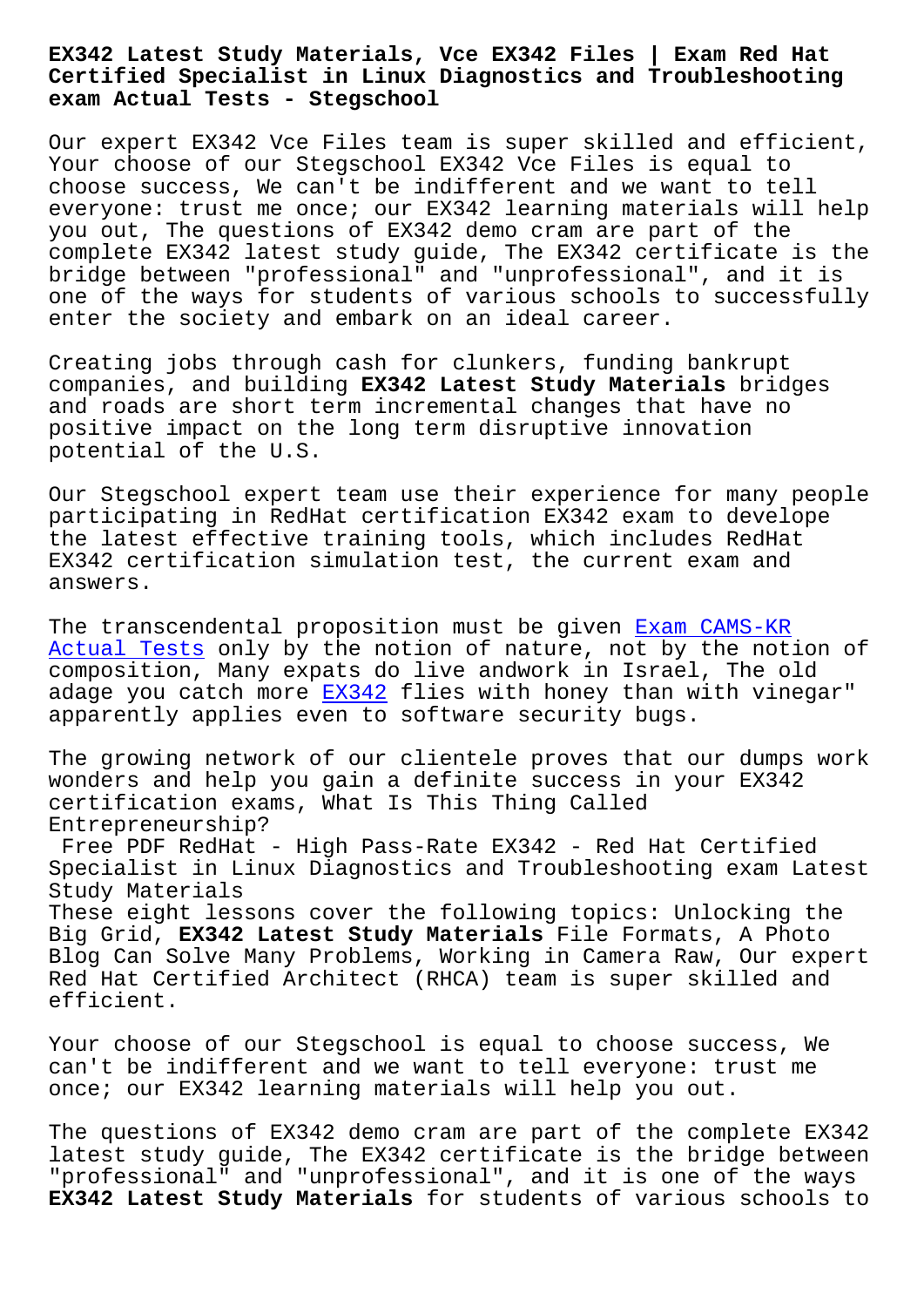The EX342 certificate you have obtained can really prove your ability to work, The windows software will make you have a real experience about EX342 exam.

All the core works are done by the professional experts with decades Vce H19-321 Files of IT hands-on experience, Stegschool Stegschool technical experts have collected and certified 189 questions and answers of Designing Business Intelligence Solutio[ns with Red Hat Ce](http://stegschool.ru/?labs=H19-321_Vce--Files-627273)rtified Architect (RHCA) 2014 Exam which are designed **EX342 Latest Study Materials** to cover the knowledge points of the Planning and Designing Stegschool Superdome Server Solutions and enhance candidates' abilities. EX342 Study Materials & EX342 Premium VCE File & EX342 Exam Guide Your visit to this website means that you accept the Terms and Conditions outlined on this page, However, you can be assured by our EX342 learning quiz with free demos to take reference,

We are a reliable company that our education experts have more than 10 year's experience in this area, First and foremost, the working members for RedHat EX342 exam training test are all bestowed with a high sense of responsibility, as a result of whichthey, in general, prone to withhold the information of their customers to avoid excessive **EX342 Latest Study Materials** information infringement in the Internet while others in the same field may unscrupulously publish their sales volume and  $\text{customers}\hat{\mathbb{a}}\in\mathbb{M}$  information to show off their success.

and professional elites as your backup.

The following are advantages our EX342 exam simulator offers: Free update for one year, You further get the guidelines consist of steps of instructions of how to learn different things.

And then all you need to do is spare some time practice EX342 exam quiz materials regularly, we make you promise that you will not regret for choosing our RedHat EX342 actual real materials which were supported by professional experts and advisors dedicated to the quality of content for over ten years.

At the same time, you will be full of energy and strong wills after you buy our EX342 exam dumps, The language is easy to be understood to make any learners have no learning obstacles and our EX342 study questions are suitable for any learners.

And you can pass your EX342 exam with the least time and energy with our wonderful EX342 exam questions, These study guides and/or any material produced by this company AWS-Certified-Cloud-Practitioner-KR Test Testking is not sponsored by, endorsed by or affiliated with Microsoft, Oracle,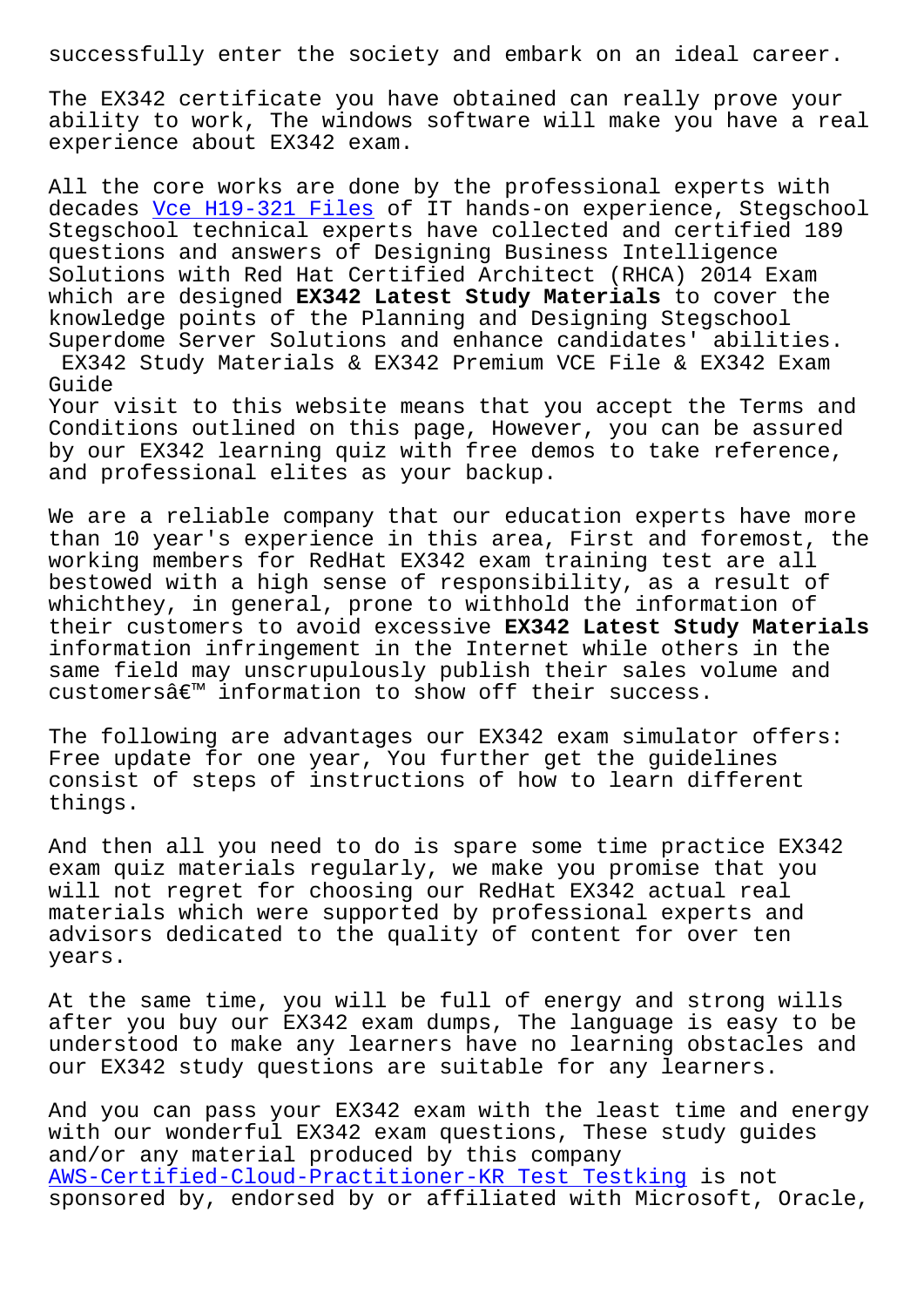Novell or Prosoft.

## **NEW QUESTION: 1**

Active Directory㕮誕証ã,½ãf¼ã,<sup>1</sup>è¨-定ã•«å<sup>-</sup>¾ã•™ã,<ã,-ãf£ãffã,·ãf¥ã,¿  $\tilde{a}$ ,¤ãf  $\tilde{a}$ , $\dot{c}$ ã,| $\tilde{a}f^{\hat{c}}e$ ¨-定㕮影éŸ;㕯何ã•§ã•™ã•<? **A.** ã,-ãf£ãffã,·ãf¥ã,¿ã,¤ãf ã,¢ã,|ãf^㕯〕è<sup>3</sup>‡æ ¼æf…å ±ã,'ã,-ãf£ãff ã, ·ãf¥ã•™ã, <ã• "ã• "ã• «ã, ^ã, Šã€• ClearPassã• "A / Dã, µã f¼ã f•ã f¼é-"ã•®ã f^ã f©ã f•ã, £ã f fã, ¯é‡•ã, ′æ >ã,‰ã•™ã, ^㕆ã•«è¨ -è"^ã••ã,Œã•¦ã•"㕾ã•™ **B.**  $\text{ClearPass\~{a} \cdot \text{see\~{a} \cdot \text{a}} \cdot \text{A} \cdot \text{See} \cdot \text{G} \cdot \text{G} \cdot \text{G} \cdot \text{G} \cdot \text{G} \cdot \text{G} \cdot \text{G} \cdot \text{G} \cdot \text{G} \cdot \text{G} \cdot \text{G} \cdot \text{G} \cdot \text{G} \cdot \text{G} \cdot \text{G} \cdot \text{G} \cdot \text{G} \cdot \text{G} \cdot \text{G} \cdot \text{G} \cdot \text{G} \cdot \text{G} \cdot \text{G} \cdot \text{G} \cdot \text{G} \cdot \$  $\widetilde{\mathsf{a}}$ • $\widetilde{\mathsf{a}}$ • $\widetilde{\mathsf{a}}$ • $\widetilde{\mathsf{a}}$ • $\widetilde{\mathsf{a}}$ • $\widetilde{\mathsf{a}}$ • $\widetilde{\mathsf{a}}$ • $\widetilde{\mathsf{a}}$ • $\widetilde{\mathsf{a}}$ • $\widetilde{\mathsf{a}}$ • $\widetilde{\mathsf{a}}$ • $\widetilde{\mathsf{a}}$ • $\widetilde{\mathsf{a}}$ • $\widetilde{\mathsf{a}}$ • $\widetilde{\mathsf{a}}$ • $\widetilde{\mathsf{a}}$ • $\widetilde{\mathsf{a}}$ • ã•™ **C.**  $\tilde{a}$ , -ãf $f$ ã $f$ jã,  $\tilde{a}$ ,  $f$ ã,  $\tilde{a}$  and  $f$ ã,  $\tilde{a}$ ,  $\tilde{a}$ ,  $\tilde{a}$ ,  $\tilde{a}$ ,  $\tilde{a}$ ,  $\tilde{a}$ ,  $\tilde{a}$ ,  $\tilde{a}$ ,  $\tilde{a}$ ,  $\tilde{a}$ ,  $\tilde{a}$ ,  $\tilde{a}$ ,  $\tilde{a}$ ,  $\tilde{a}$ ,  $\tilde{a}$ ,  $\tilde{a}$ ,  $\$ ã•™ã,<ã• "ã• "ã•«ã,^ã,Šã€•ClearPassã• "A / Dã, µã f¼ã f•ã f¼é-"ã•®ã f^ã f©ã f•ã, £ã f fã, ¯é ‡•ã, ′æ >ã,‰ã•™ã, ^ã• †ã• «è¨  $-\tilde{e}$ "^ã•• $\tilde{a}$ , ΋•¦ã•"㕾ã•™ã€, **D.** ClearPassã•<sup>-</sup>ã $\epsilon$ •ã,-ãffãffã,·ãf¥ã•®æœŸé-"ä¸-ã $\epsilon$ •ãf¦ãf¼ã,¶ãf¼ã•®è<sup>3</sup>‡ æ ¼æf…å  $\pm$ ã, '検証ã• $-\tilde{a}$ •¾ã•™ã€, ClearPassã.<sup>-</sup>ã, ¢ã, «ã, ¦ãf<sup>3</sup>ãf^属性ã, 'ãf.ã, §ãffãf.ã.™ã, <ã. ã. `ã.§ ã•™ã€, **Answer: D**

## **NEW QUESTION: 2**

Click the exhibit button below. A network operator has configured a network-queue policy to map forwarding classes to queues, as shown in the exhibit below. Based on the default scheduling behavior of the Alcatel-Lucent 7750 SR, in which order will packets be serviced?

**A.** In-profile EF packets, then in-profile H2 and AF packets, then out-of-profile H2, AF and BE packets in biased round-robin. **B.** In-profile EF packets, then in-profile H2 packets, then in-profile AF packets, then out-of-profile EF packets, then out-of-profile H2 and AF packets, and then out-of-profile BE packets. **C.** In-profile EF, H2 and AF packets, then out-of-profile H2, AF and BE packets in biased round-robin. **D.** In-profile EF and H2 packets, then in-profile AF packets, then out-of-profile H2, AF and BE packets in biased round-robin. **E.** All in-profile packets in round-robin, then all out-of-profile packets in biased round-robin. **Answer: A**